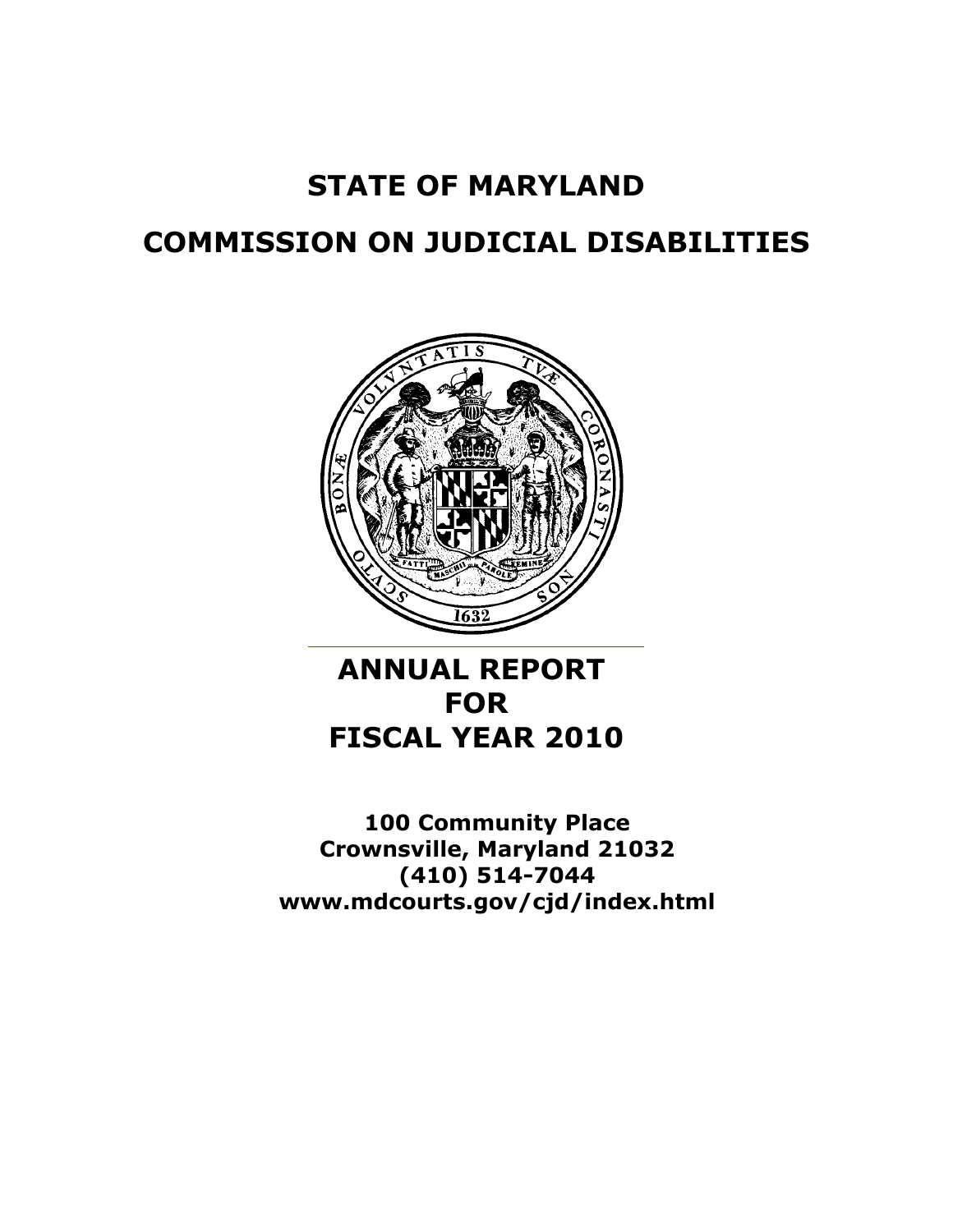# **TABLE OF CONTENTS**

|                  |               |                                                                                                      | <b>Pages</b> |  |
|------------------|---------------|------------------------------------------------------------------------------------------------------|--------------|--|
| I.               |               |                                                                                                      |              |  |
| II.              |               | HISTORY AND STRUCTURE OF THE COMMISSION 1 - 2                                                        |              |  |
| III.             |               | THE COMMISSION'S JURISDICTION - WHAT THE COMMISSION                                                  |              |  |
| IV.              |               | THE COMPLAINT PROCESS  4 - 5                                                                         |              |  |
| $\mathbf{V}_{-}$ |               | CONFIDENTIALITY $\ldots \ldots \ldots \ldots \ldots \ldots \ldots \ldots \ldots \ldots \ldots 5 - 6$ |              |  |
| VI.              |               | MEMBERS AND STAFF  6 - 7                                                                             |              |  |
|                  |               |                                                                                                      |              |  |
|                  |               | VIII. SUMMARY OF COMMISSION ACTIVITY IN FY 2010 7 - 8                                                |              |  |
| IX.              |               | <b>COMPARISON CHARTS OF COMMISSION ACTIVITY  8 - 11</b>                                              |              |  |
|                  | $\mathbf 1$ . | CHART - TYPE OF CASE INVOLVED 9                                                                      |              |  |
|                  | 2.            | <b>CHART - SOURCES OF ALL COMPLAINTS FILED WITH</b><br>COMMISSION  10                                |              |  |
|                  | 3.            | CHART - COMPLAINTS BY COURT 11                                                                       |              |  |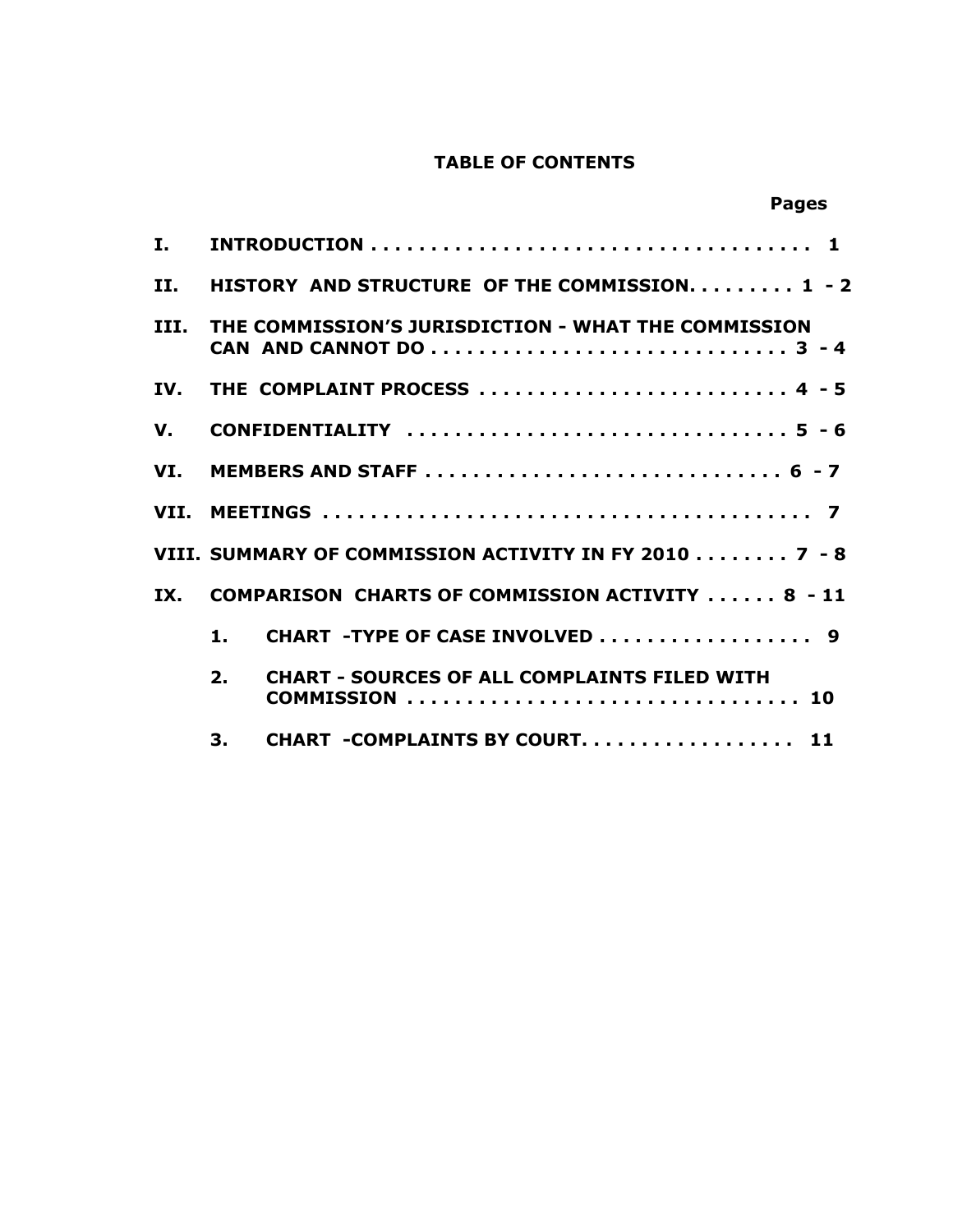### **I. INTRODUCTION.**

This Annual Report is prepared by the Maryland Commission on Judicial Disabilities ("Commission") for submission to the Maryland Court of Appeals pursuant to Maryland Rule 16-804(g).

The Commission is the primary disciplinary body to investigate complaints that allege judicial misconduct or mental or physical disability of Maryland judicial officers, as empowered by the Maryland Constitution.

The work of the Commission plays a vital role in maintaining public confidence in, and preserving the integrity and impartiality of, the judiciary. The Commission, by providing a forum for citizens with complaints against judges, helps maintain the balance between judicial independence and public accountability. The Commission also helps to improve and strengthen the judiciary by creating a greater awareness among judges of proper judicial conduct.

The laws creating and governing the Commission's work are as follows:

- Maryland Constitution, Art. IV, Sections 4A and 4B
- Annotated Code of Maryland, Courts and Judicial Proceedings, Sections 13-401 through 13-403
- Maryland Rules 16-803 through 16-810
- Maryland Code of Judicial Conduct, Maryland Rule 16-813

Copies of the above Maryland Constitution and Rules provisions are available on the Commission's web site at www.mdcourts.gov/cjd/index.html.

### **II. HISTORY AND STRUCTURE OF THE COMMISSION.**

The Commission was established by constitutional amendment in 1966 in response to a growing need for an independent body to assist in monitoring the conduct of Maryland judges. Subsequent constitutional amendments strengthened the Commission, clarified its powers, and added 4 additional members of the public to the Commission. The Constitution requires the Court of Appeals to adopt rules for the implementation and enforcement of the Commission's powers and the practice and procedures before the Commission.

The Maryland Constitution, Art. IV, Section 4B(a)(1)(i) & (ii) & 2, gives the Commission the following specific powers to:

• "[I]nvestigate complaints against any judges of the Court of Appeals, any intermediate courts of appeal, the circuit courts, the District Court of Maryland, or the orphans court."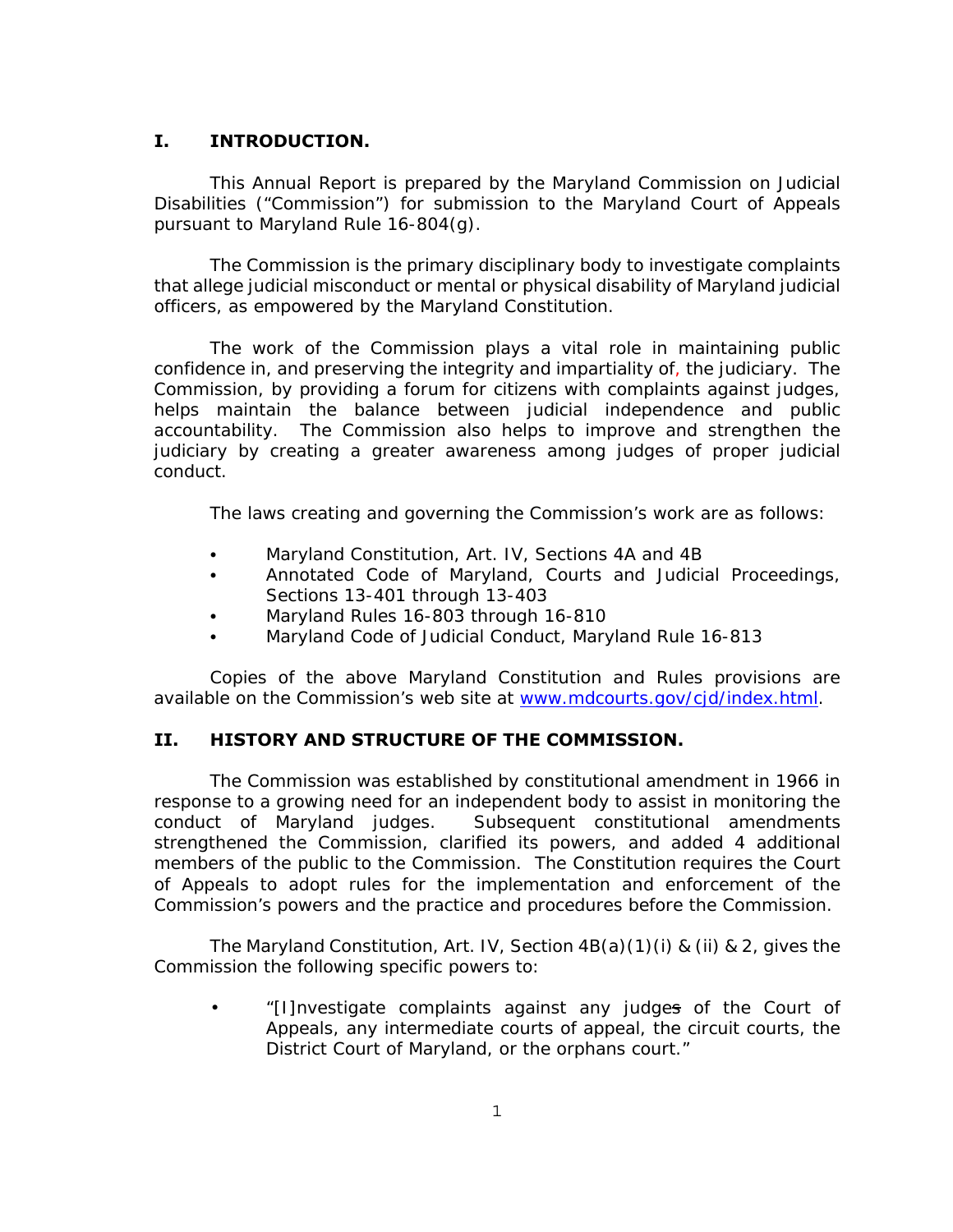- "Conduct hearings concerning such complaints, administer oaths and affirmations, issue process to compel the attendance of witnesses and the production of evidence, and require persons to testify and produce evidence by granting them immunity from prosecution or from penalty or forfeiture."
- "issue a reprimand."
- "recommend to the Court of Appeals the removal, censure, or other appropriate disciplining of a judge or, in an appropriate case, retirement."

Further, the Maryland Rules give the Commission the authority to dismiss complaints (with or without a warning), issue private reprimands, enter into deferred discipline agreements with judges, and if the Commission "finds by clear and convincing evidence that the judge has a disability or has committed sanctionable conduct, it shall either issue a public reprimand for the sanctionable conduct or refer the matter to the Court of Appeals. . . " with the recommendation of the Commission as to the sanction to be imposed against the judge.

The Commission has a "two-tier" structure. Complaints against Maryland judges are investigated by the Commission's Investigative Counsel ("Investigative Counsel"). The Commission's Judicial Inquiry Board ("Board") monitors and reviews the Investigative Counsel's reports and recommendations and submits its own reports and recommendations to the Commission Members. The Commission Members accept or reject the Board's recommendations and take action consistent with the powers and authority granted to the Commission.

The Commission Members consist of eleven persons: three representing judges, one representing the appellate courts, one representing the Circuit Courts, and one representing the District Court; three lawyers with each having at least seven years experience; and five members of the public, none of whom are active or retired judges, admitted to practice law in Maryland, or persons having a financial relationship with, or receive compensation from, a judge or lawyer licensed in Maryland. All Commission Members are appointed by the Governor, with the advice and consent of the State Senate, and are citizens and residents of Maryland. Membership is limited to two, four-year terms, or, if initially appointed to fill a vacancy, for no more than ten years.

The Board consists of seven persons: two judges, two lawyers and three public Members who are not lawyers or judges. Board Members are appointed by the Commission Members, initially three Members have a term of four years and four Members have a term of two years.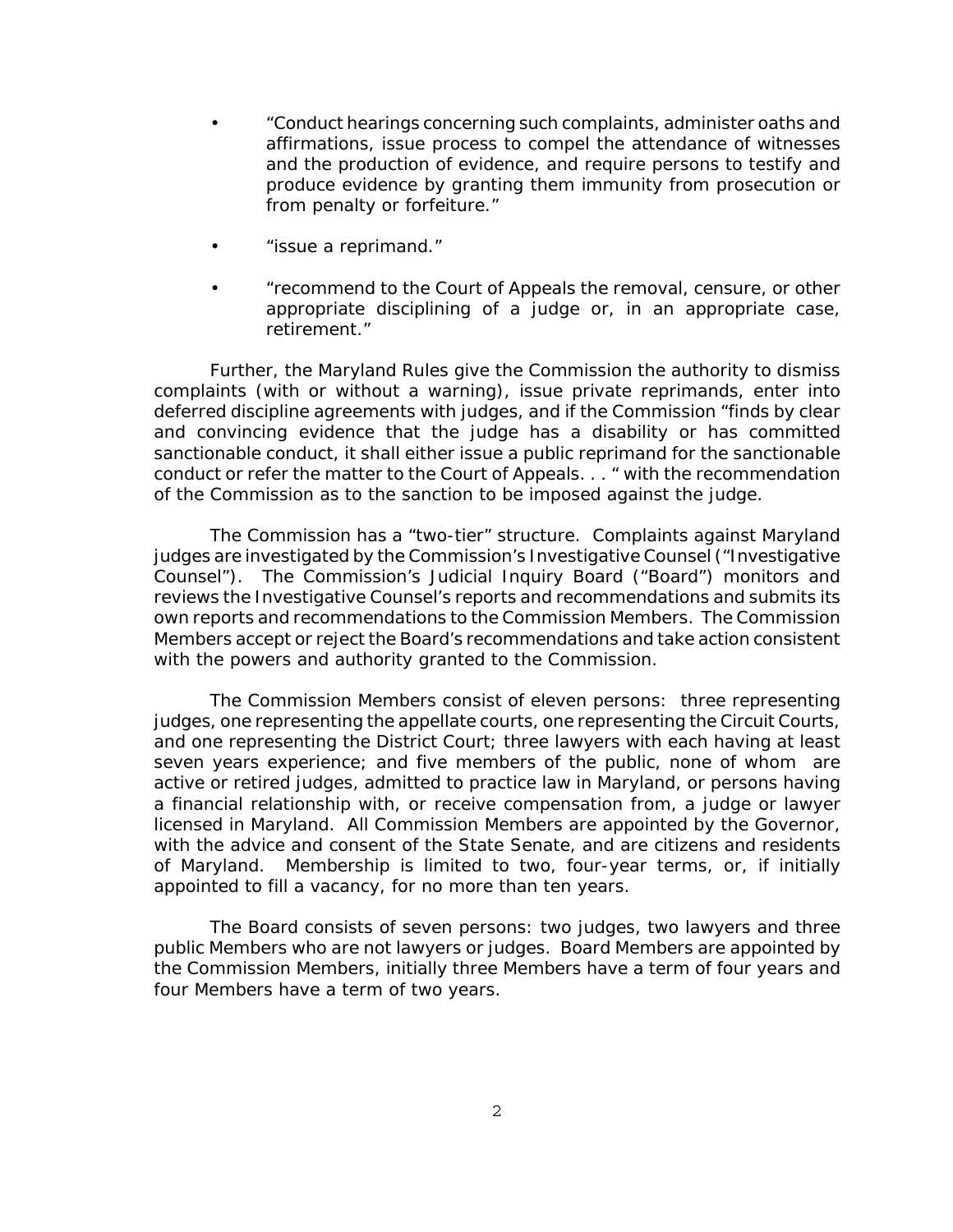# **III. THE COMMISSION'S JURISDICTION - WHAT THE COMMISSION CAN AND CANNOT DO.**

The Commission is authorized to investigate complaints only against judges of the Maryland Court of Appeals, Court of Special Appeals, Circuit Courts, District Courts, and Orphans' Courts, and any retired Maryland judge during the period that the retired judge has been approved to sit. The Commission:

- 1. Has no authority to investigate complaints against masters, examiners, administrative law judges, Federal Judges, lawyers, police, court personnel, State's Attorneys, or public defenders.
- 2. Does not have appellate authority and therefore cannot review, reverse, change, or modify a legal decision or other court action taken by a judge;
- 3. Cannot affect the progress or outcome of a case; and
- 4. Cannot require a judge's recusal or disqualify a judge from presiding over a particular case.

The only types of complaints that can be investigated by the Commission are those involving a Maryland Judge's alleged "sanctionable conduct" or "disability":

- 1. "Sanctionable conduct" means:
	- "misconduct while in office, "
	- "persistent failure by a judge to perform the duties of the judge's office,"
	- "conduct prejudicial to the proper administration of justice,"
	- violation of the binding obligations of the Maryland Code of Judicial Conduct.

"Sanctionable conduct" does not include the following by a judge, unless the judge's conduct also involves "fraud or corrupt motive or raises a substantial question as to the judge's fitness for office":

- $\bullet$  "making an erroneous finding of fact;"
- "reaching an incorrect conclusion;"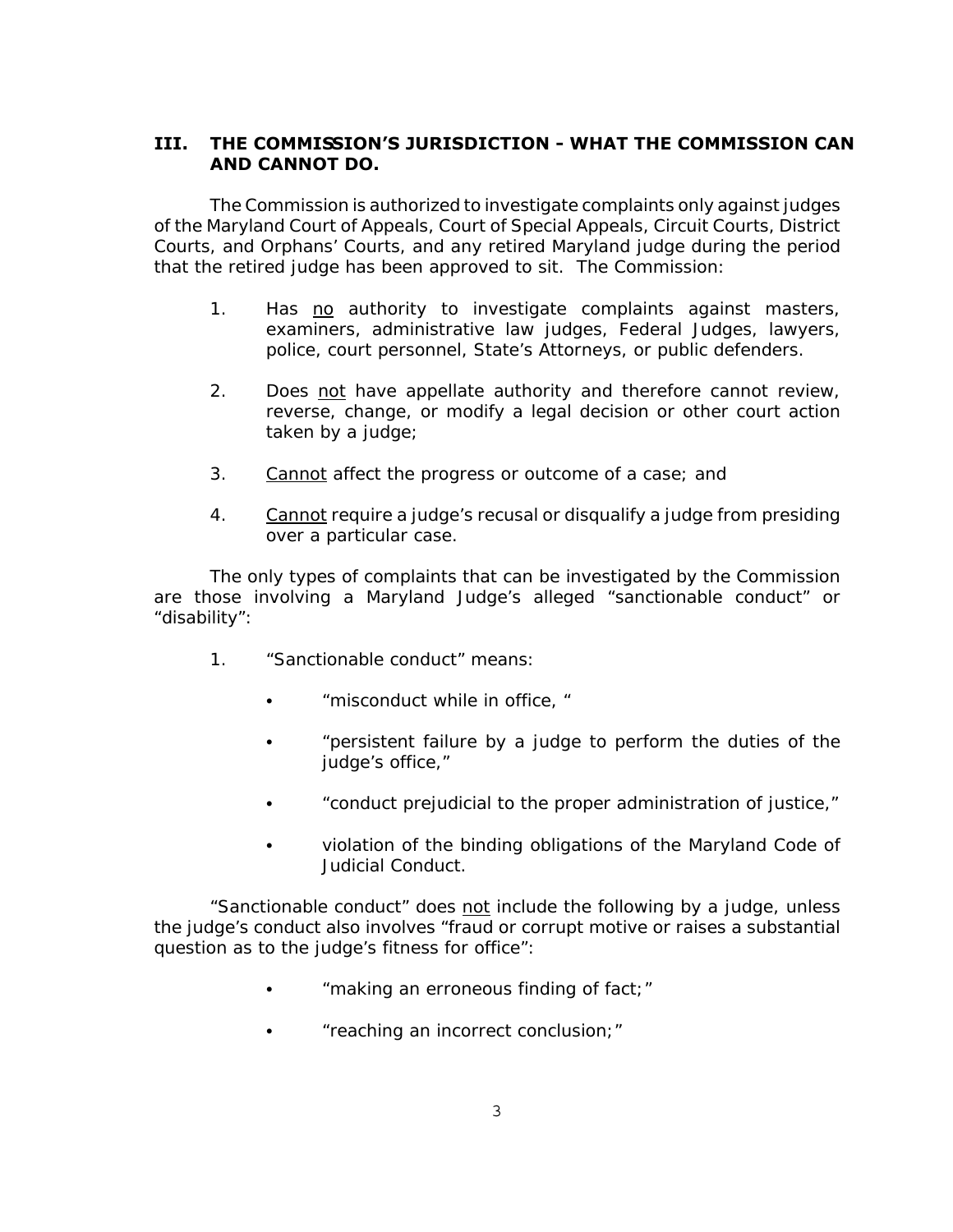- $\bullet$  "misapplying the law;" or
- C "failure to decide matters in a timely fashion, unless such failure is habitual."
- 2. "Disability" means a judge's "mental or physical disability that:
	- seriously interferes with the performance of a judge's duties and
	- $\bullet$  is, or is likely to become, permanent."

# **IV. THE COMPLAINT PROCESS.**

Any individual, including a party or witness in a court case, lawyer, member of the public, judge, person who works for or assists the court, or other person, who has information that a Maryland judge may have committed "sanctionable conduct" or has a "disability", can file a complaint with the Commission by completing a complaint form that can be downloaded from the Commission's web site or received from the Commission's office, or by preparing a letter with required information. (See the Commission's web site at www.mdcourts. gov/cjd/complaint.html for details.)

If the complaint meets the Commission's requirements, Investigative Counsel will open a file and send a letter to the complainant acknowledging receipt of the complaint and the procedure for investigating and processing the complaint. In addition, the Investigative Counsel may make an inquiry and open a file after receiving information from any source that indicates a judge may have committed sanctionable conduct or may have a disability.

Complaints and inquiries may be dismissed, prior to a preliminary investigation, if the "complaint [or inquiry] does not allege facts that, if true, would constitute a disability or sanctionable conduct and there are no reasonable grounds for a preliminary investigation." If the complaint is not dismissed, or an inquiry is completed without a dismissal, the Investigative Counsel conducts an investigation and thereafter reports to the Board the results of the investigation, including one of the following recommendations:

- dismiss the complaint and terminate the investigation, with or without a warning to the judge against future sanctionable conduct;
- enter into a private reprimand or a deferred discipline agreement with the judge;
- authorize a further investigation; or
- file charges against the judge.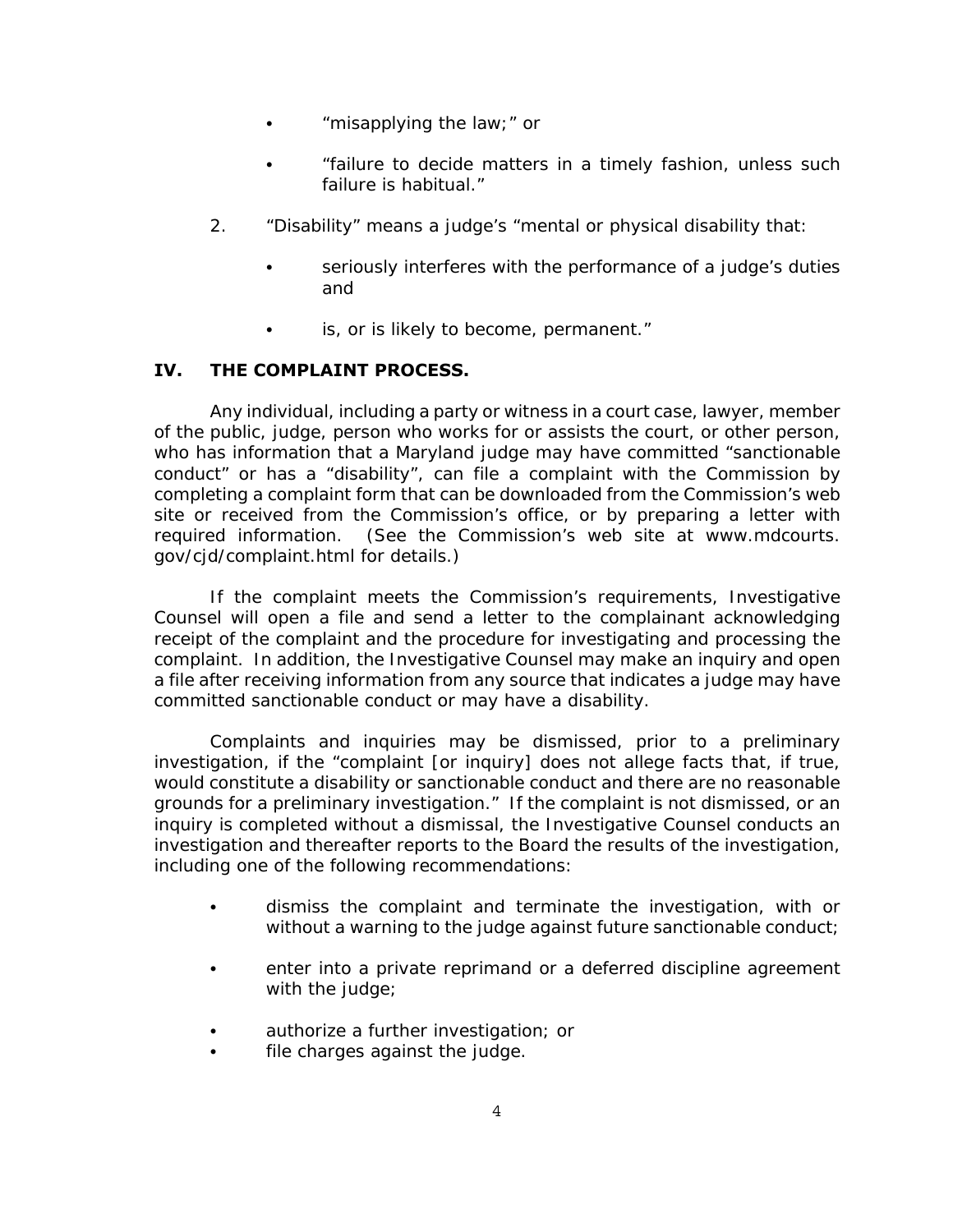Upon receiving the Investigative Counsel's report and recommendation, the Board reviews the report and recommendation and may authorize a further investigation or meet informally with the judge for the purpose of discussing an appropriate disposition. Upon completion of the foregoing, the Board prepares a report and recommendation to the Commission Members that includes one of the following recommendations:

- **•** dismiss the complaint and terminate the investigation, with or without a warning to the judge against future sanctionable conduct;
- enter a private reprimand or a deferred discipline agreement with the judge; or
- "upon a determination of probable cause, the filing of charges, unless the Board determines there is a basis for private disposition under the standards of Rule 16-807."

The Commission Members can take action, with or without proceeding on charges, after reviewing the Board's report and recommendation and any objections filed by the judge. If the Commission Members direct their Investigative Counsel to file charges against the judge alleging that the judge committed sanctionable conduct or has a disability, the charges are served upon the judge and a public hearing is scheduled as to the charges. This is a formal hearing conducted in accordance with the rules of evidence.

If after the hearing the Commission Members find by clear and convincing evidence that the judge has committed sanctionable conduct or has a disability, they can either issue a public reprimand for such sanctionable conduct or refer the case to the Court of Appeals with a recommendation as to the sanction to be imposed. The Court of Appeals can take any one of the following actions: "(1) impose the sanction recommended by the Commission or any other sanction permitted by law; (2) dismiss the proceeding; or (3) remand for further proceedings as specified in the order of remand."

## **V. CONFIDENTIALITY.**

The complaint and all information and proceedings relating to the complaint, are confidential. The Investigative Counsel's work product and records not admitted into evidence before the Commission, the Commission's deliberations, and records of the Commission's deliberations are confidential.

After the respondent judge's filing of a response to charges alleging sanctionable conduct, or expiration of the response filing date, such charges and all subsequent proceedings before the Commission on such charges are not confidential and therefore open to the public. In addition, a respondent judge, by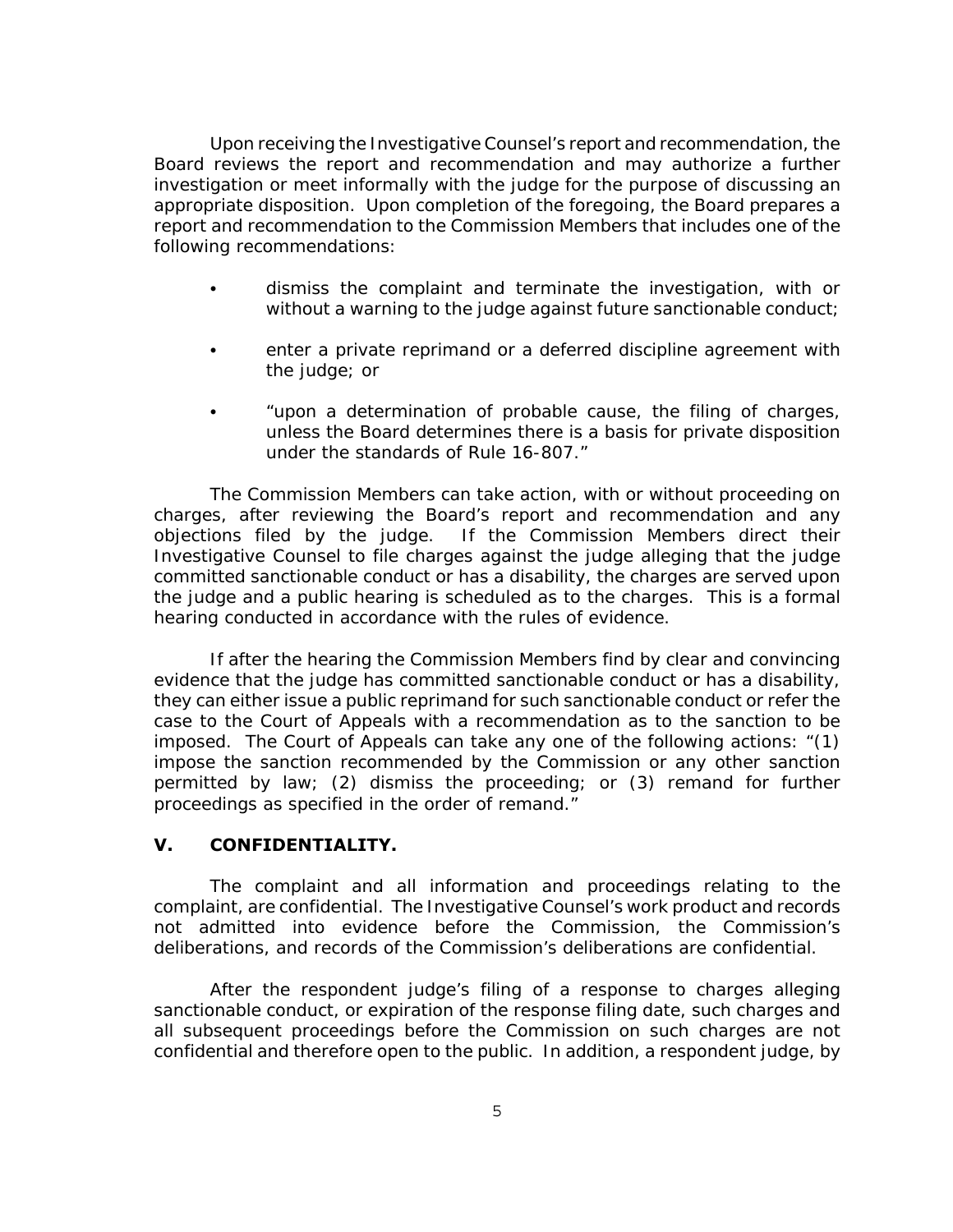written waiver, may release confidential information.

Charges alleging only that a judge has a disability, and all proceedings before the Commission on such charges, are confidential.

### **VI. MEMBERS AND STAFF.**

#### **COMMISSION MEMBERS**

#### **Judge Members:**

Honorable Patrick L. Woodward, (Chair) Honorable Nancy B. Shuger (Vice-Chair) Honorable Robert A. Greenberg

#### **Attorney Members:**

Arielle Fougy Hinton, Esquire Steven D. Silverman, Esquire Julie R. Rubin, Esquire<sup>1</sup>

#### **Public Members:**

William D. Berkshire Marcy Canavan<sup>2</sup> Susan J. Matlick Patricia B. Pender Samuel F. Saxton, Sr.

#### **JUDICIAL INQUIRY BOARD MEMBERS:**

#### **Judge Members:**

Honorable Marjorie L. Clagett, Chair Honorable Neil E. Axel

 $1$ Julie R. Rubin, Esquire was appointed as an attorney Member by the Governor on August 17, 2009, to replace Paul D. Shelton, Esquire, whose maximum allowed ten years on the Commission ended on February 11, 2009.

<sup>&</sup>lt;sup>2</sup>Marcy Canavan was appointed to succeed Mr. William D. Schmidt as a public Member by the Governor on August 17, 2009.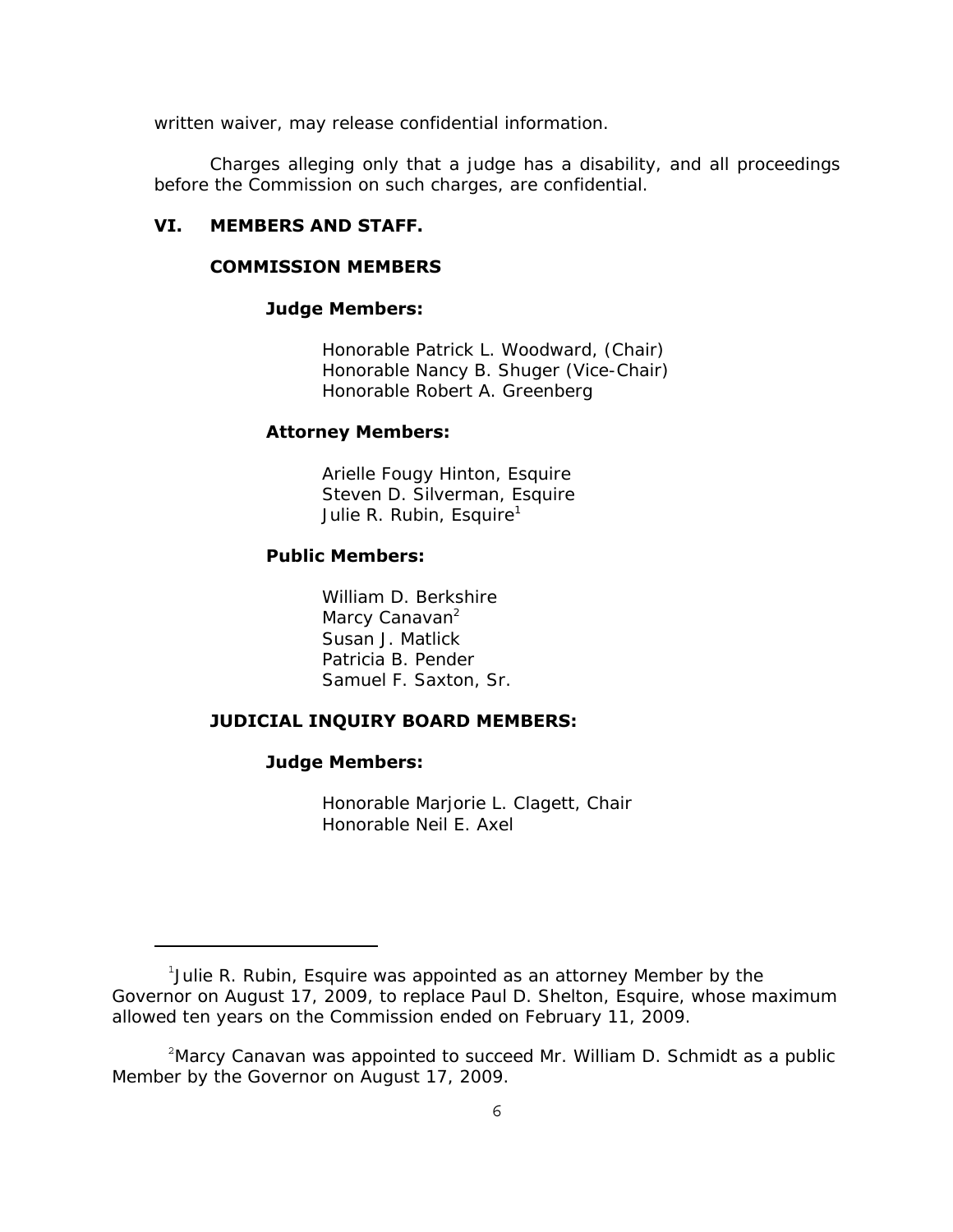#### **Attorney Members:**

Aileen E. Oliver, Esquire Steven L. Tiedemann, Esquire

#### **Public Members:**

Dr. Brian H. Avin Dr. Kevin Daniels Doreen Rexroad

#### **STAFF:**

Investigative Counsel: Steven P. Lemmey, Esquire Assistant Investigative Counsel: Elissa E. Goldfarb, Esquire Executive Secretary: Gary J. Kolb, Esquire Administrative Assistant: Lisa R. Zinkand

## **VII. MEETINGS.**

The Commission Members held 11 regularly scheduled Meetings in FY 2010.

The Board Members held 12 regularly scheduled Meetings in FY 2010.

# **VIII. SUMMARY OF COMMISSION ACTIVITY IN FY 2010.**

During Fiscal Year 2010, the Commission received 123 written complaints. As to such complaints, one lacked an affidavit, was outside of the Commission's jurisdiction, or did not otherwise meet the requirements of the Rules; and three complaints were dismissed by the Investigative Counsel pursuant to Maryland Rule 16-805(c).

Four complaints were filed by practicing attorneys, 25 by inmates, and 4 were initiated by Investigative Counsel on his own initiative pursuant to Maryland Rule 16-805(d). The remaining 90 were filed by members of the general public.

Complaints against Circuit Court Judges totaled 75; 44 complaints were made against District Court Judges; 2 complaints were filed against Court of Special Appeals Judges; 1 complaint was filed against a Court of Appeals Judge; and 1 complaint was filed against an Orphans' Court Judge.

The types of cases involved include family law matters (divorce, alimony custody, visitation, etc.) that prompted 23 complaints, criminal cases that prompted 36 complaints, and 58 complaints arose from other civil cases. Six complaints failed to fit in any of those categories.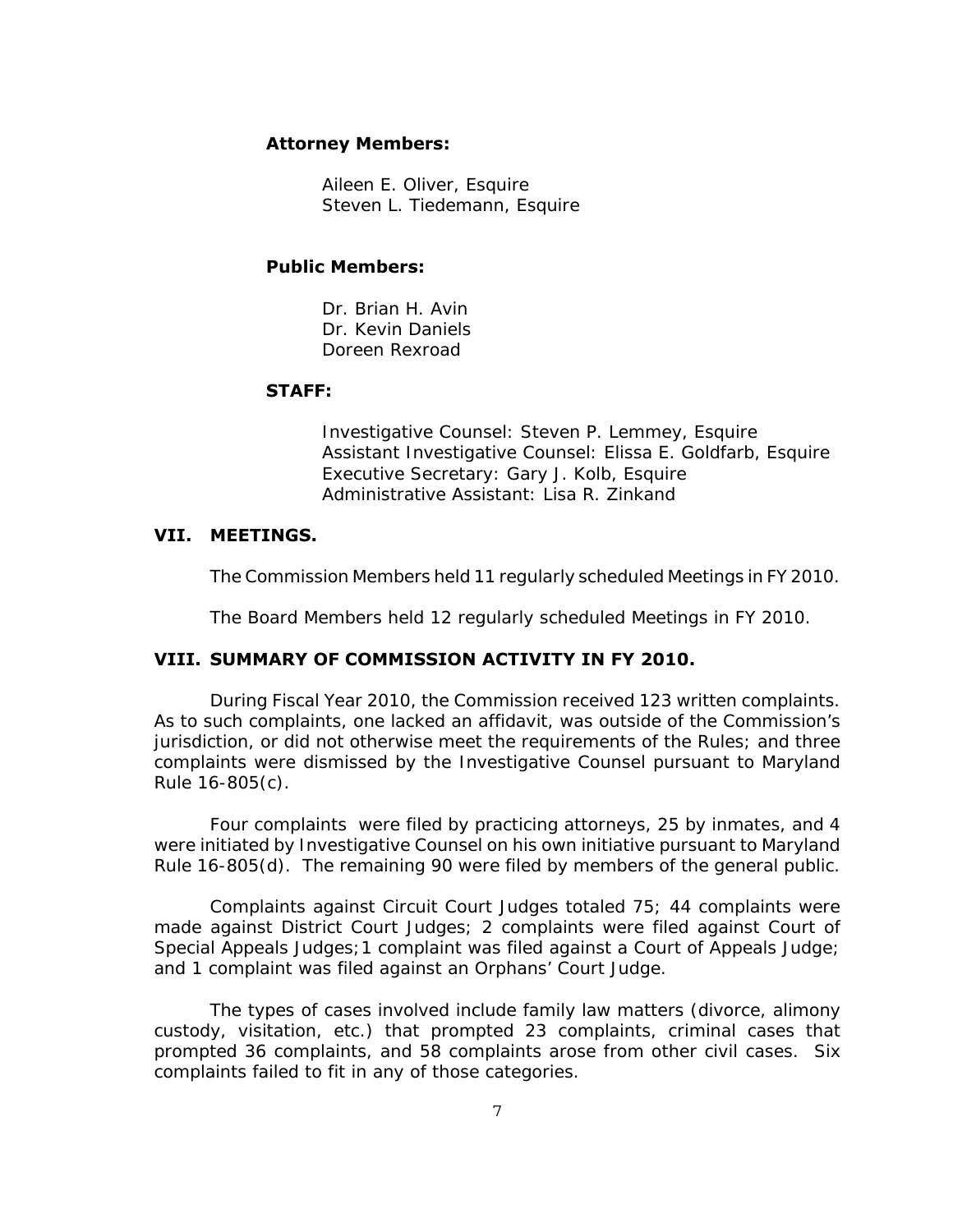In addition, the Commission issued four dismissals with a warning and one private reprimand with the consent of the judge. The dismissals with a warning involved: inappropriate comments made by a District Court judge about a defendant, off the record while the defendant was out of the courtroom, which may have led to the judge's impartiality being questioned when he heard the defendant's case; a District Court judge's loss of temper and choice of words in responding to defendant's inappropriate statement, which were not consistent with the Code of Judicial Conduct's requirements that a judge act in a dignified manner and be courteous and patient; a District Court judge's impartiality being questioned as a result of the judge not allowing a party an opportunity to be heard at a hearing, dismissing petitions brought by a party without allowing the party to present evidence, and the manner of treatment of the party during his testimony; and a Circuit Court judge who did not appear to be paying appropriate attention to the case before him because he was eating and lifting dumbbells behind the bench for most of the hearing. The private reprimand involved a Circuit Court judge's impartiality which might reasonably be questioned for failure to recuse himself in a criminal case after admitting that he made negative remarks about the defendant's attorney to a third party.

In addition, the Commission and a judge entered into a deferred discipline agreement upon the Commission determining that: there was sufficient evidence to conclude that the judge may have violated specified Canons of Judicial Conduct in his issuance of contempt orders in several civil cases; and such agreement was the appropriate disposition. The agreement included mentoring by an experienced judge to assist the judge in dealing with the underlying issues related to the alleged sanctionable conduct.

Fifty cases remained open at the end of Fiscal Year 2010.

The vast majority of complaints in Fiscal Year 2010 were dismissed because the allegations set forth in the complaints were either found to be unsubstantiated, or the conduct complained about did not constitute sanctionable conduct.

Fifty cases remained open at the end of Fiscal Year 2010.

#### **IX. COMPARISON CHARTS OF COMMISSION ACTIVITY.**

The data included in the following comparison charts is based on data from the Commission case files.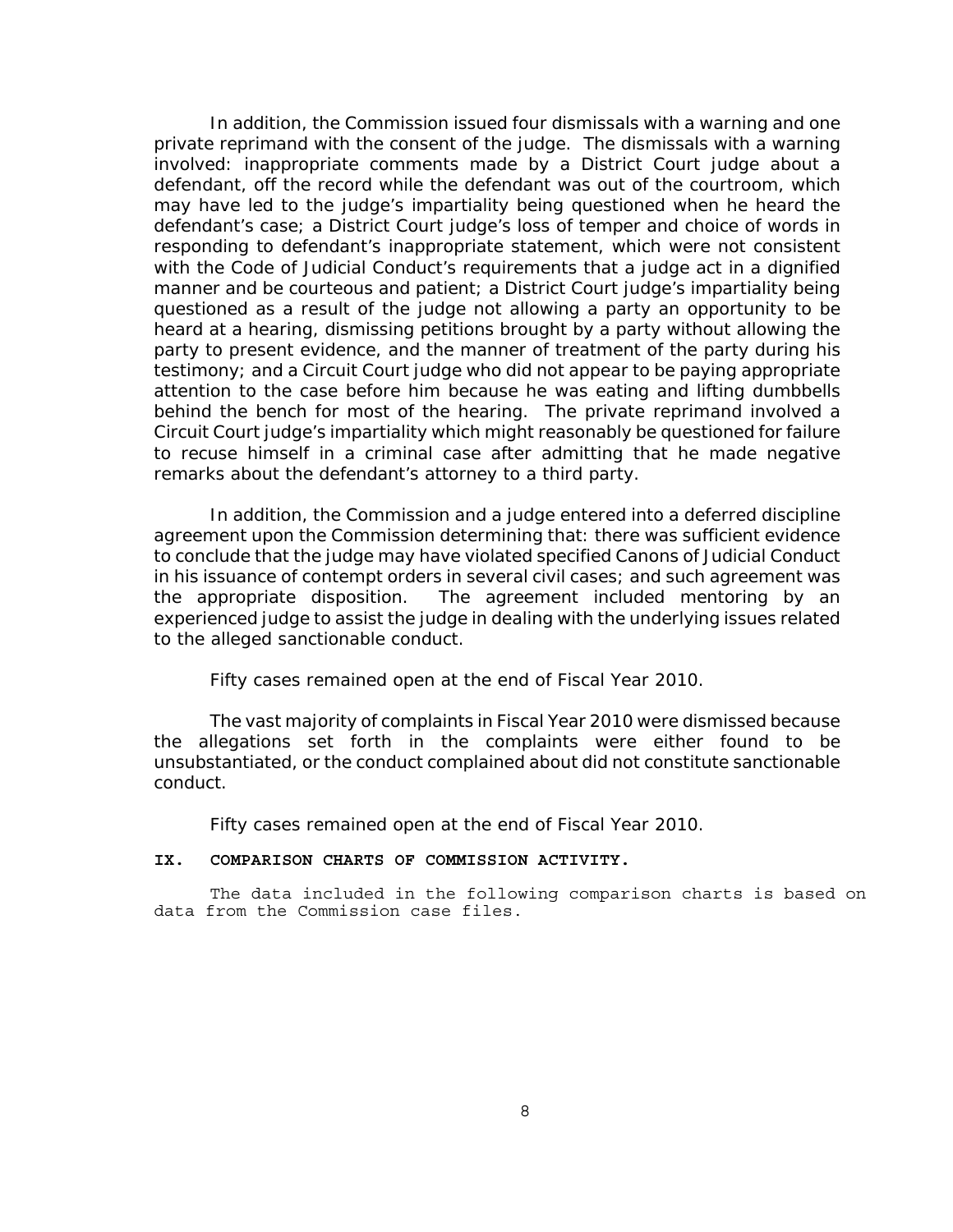| <b>Fiscal Year</b> | <b>Domestic</b><br><b>Cases</b> | <b>Criminal</b><br>Cases | <b>Civil Cases</b> | <b>Other</b>   |
|--------------------|---------------------------------|--------------------------|--------------------|----------------|
| 2000 - 2001        | 18                              | 55                       | 37                 | 10             |
| 2001 - 2002        | 31                              | 47                       | 54                 | 10             |
| 2002 - 2003        | 28                              | 54                       | 41                 | 15             |
| 2003 - 2004        | 26                              | 24                       | 37                 | $\overline{7}$ |
| 2004 - 2005        | 33                              | 22                       | 52                 | 5              |
| 2005 - 2006        | 20                              | 39                       | 30                 | 19             |
| 2006 - 2007        | 25                              | 43                       | 45                 | $\overline{4}$ |
| 2007 - 2008        | 24                              | 41                       | 59                 | 5              |
| 2008 - 2009        | 32                              | 48                       | 50                 | 7              |
| 2009 - 2010        | 23                              | 36                       | 58                 | 6              |

# **TYPE OF CASE INVOLVED**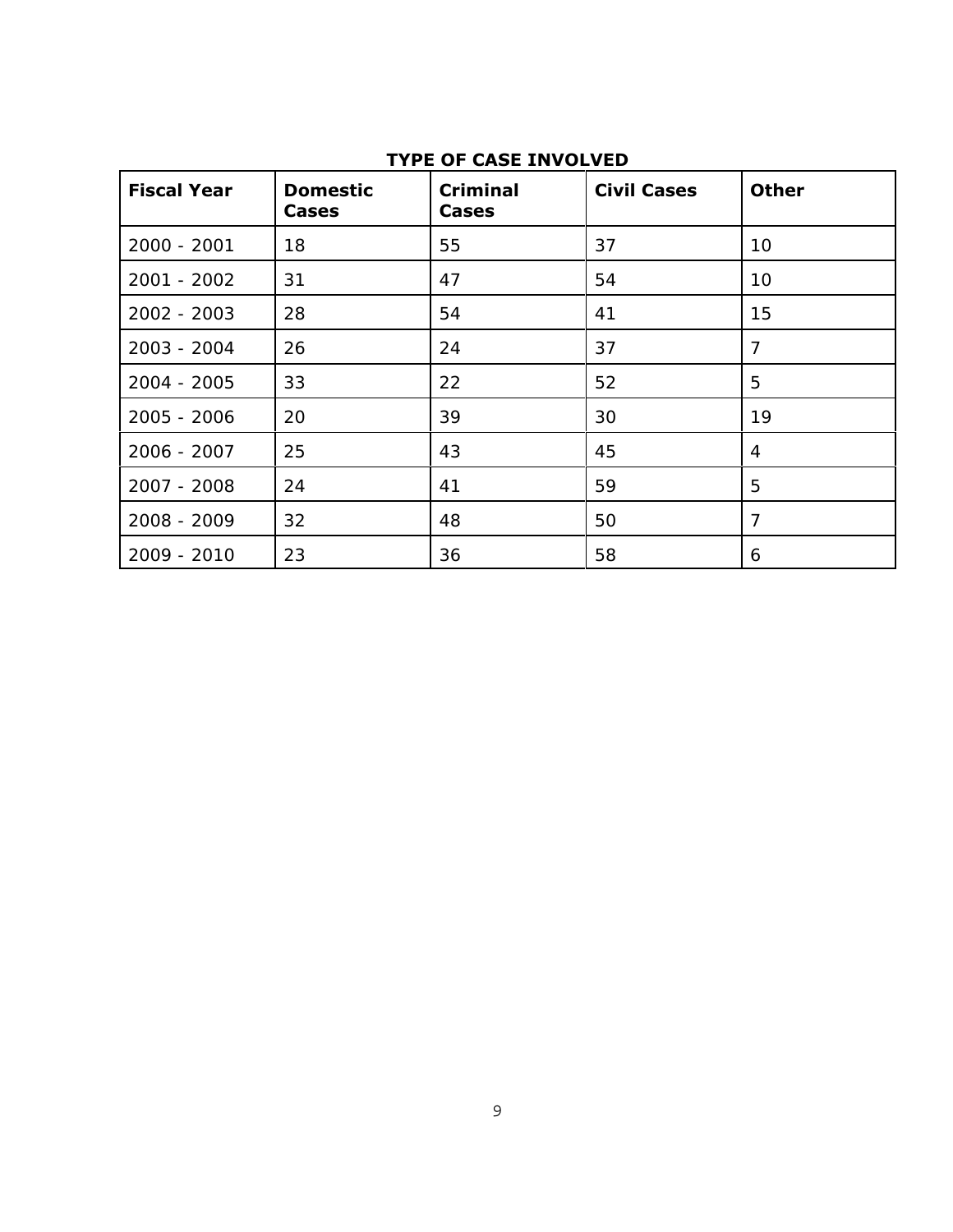| SOURCES OF ALL COMPLAINTS FILED WITH THE COMMISSION |  |  |  |
|-----------------------------------------------------|--|--|--|
|-----------------------------------------------------|--|--|--|

| <b>Fiscal Year</b> | <b>Attorneys</b> | <b>Investigative</b><br><b>Counsel</b><br><b>Initiated</b><br><b>Inquiries</b> | <b>Inmates</b> | <b>Judges</b>  | <b>Public</b> |
|--------------------|------------------|--------------------------------------------------------------------------------|----------------|----------------|---------------|
| 2000-2001          | 14               | 1                                                                              | 29             | $\Omega$       | 76            |
| 2001-2002          | 4                | $\overline{4}$                                                                 | 26             | $\Omega$       | 1             |
| 2002-2003          | 6                | 6                                                                              | 35             | $\Omega$       | 91            |
| 2003-2004          | 6                | 1                                                                              | 17             | $\overline{O}$ | 70            |
| 2004-2005          | 2                | 7                                                                              | 33             | $\overline{O}$ | 70            |
| 2005-2006          | 12               | $\overline{4}$                                                                 | 30             | $\Omega$       | 62            |
| 2006-2007          | $\overline{7}$   | $\overline{2}$                                                                 | 27             | $\Omega$       | 81            |
| 2007-2008          | 5                | 4                                                                              | 29             | $\Omega$       | 91            |
| 2008-2009          | 6                | 5                                                                              | 35             | $\Omega$       | 91            |
| 2009-2010          | 4                | 4                                                                              | 25             | 0              | 90            |